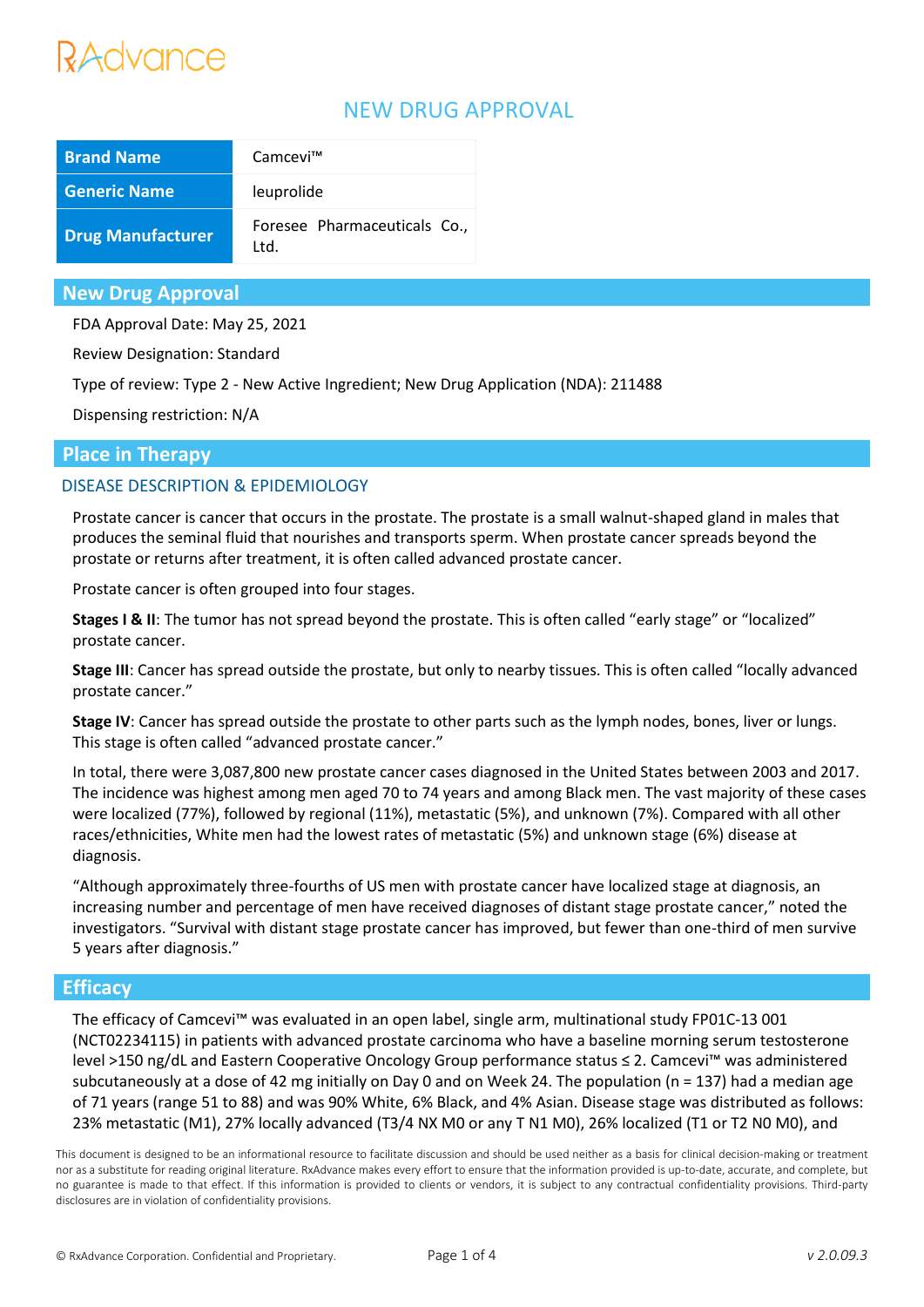# NEW DRUG APPROVAL

24% not classifiable. The median testosterone concentration at baseline was 440 ng/dL. The major efficacy outcome measure was medical castration rate, defined as achieving and maintaining serum testosterone suppression to ≤ 50 ng/dL by Week 4 through Week 48 of treatment. Following the first injection of Camcevi™, serum testosterone levels were suppressed to ≤ 50 ng/dL by Week 4 (+/-7 days) in 98.5% of the patients; and from Week 4 through Week 48 in 97.0% of patients (95% CI: 92.2 98.9) estimated using the Kaplan-Meier method. The time course of percent change from baseline in testosterone suppression are shown below. The percentage of patients with testosterone suppression to ≤ 20 ng/dL was 69.3% on Day 28.





In the clinical trial, PSA levels were monitored and were lowered on average by 51% after 4 weeks after administration of Camcevi™, 83% after 3 months and remained suppressed throughout the 48 weeks of treatment. These PSA results should be interpreted with caution because of the heterogeneity of the patient population studied. No evidence has shown that the rapidity of PSA decline correlates with clinical benefit.

## **Safety**

#### ADVERSE EVENTS

The most common (>10%) adverse reactions were hot flush, hypertension, injection site reactions, upper respiratory tract infections, musculoskeletal pain, fatigue, and pain in extremity.

#### WARNINGS & PRECAUTIONS

#### **Tumor Flare**:

Camcevi™, like other GnRH agonists, causes a transient increase in serum levels of testosterone during the first week of treatment, declining thereafter to baseline levels or below by the end of the second week of treatment. Transient worsening of symptoms, or the occurrence of additional signs and symptoms of prostate cancer, may develop during the first few weeks of Camcevi™ treatment. Patients treated with Camcevi™ may experience a temporary increase in bone pain, which can be managed symptomatically. As with other GnRH agonists, cases of ureteral obstruction and spinal cord compression have been observed, which may contribute to paralysis with or without fatal complications. Patients with metastatic vertebral lesions and/or with urinary tract obstruction should be closely observed during the first few weeks of therapy. **Hyperglycemia and Diabetes:**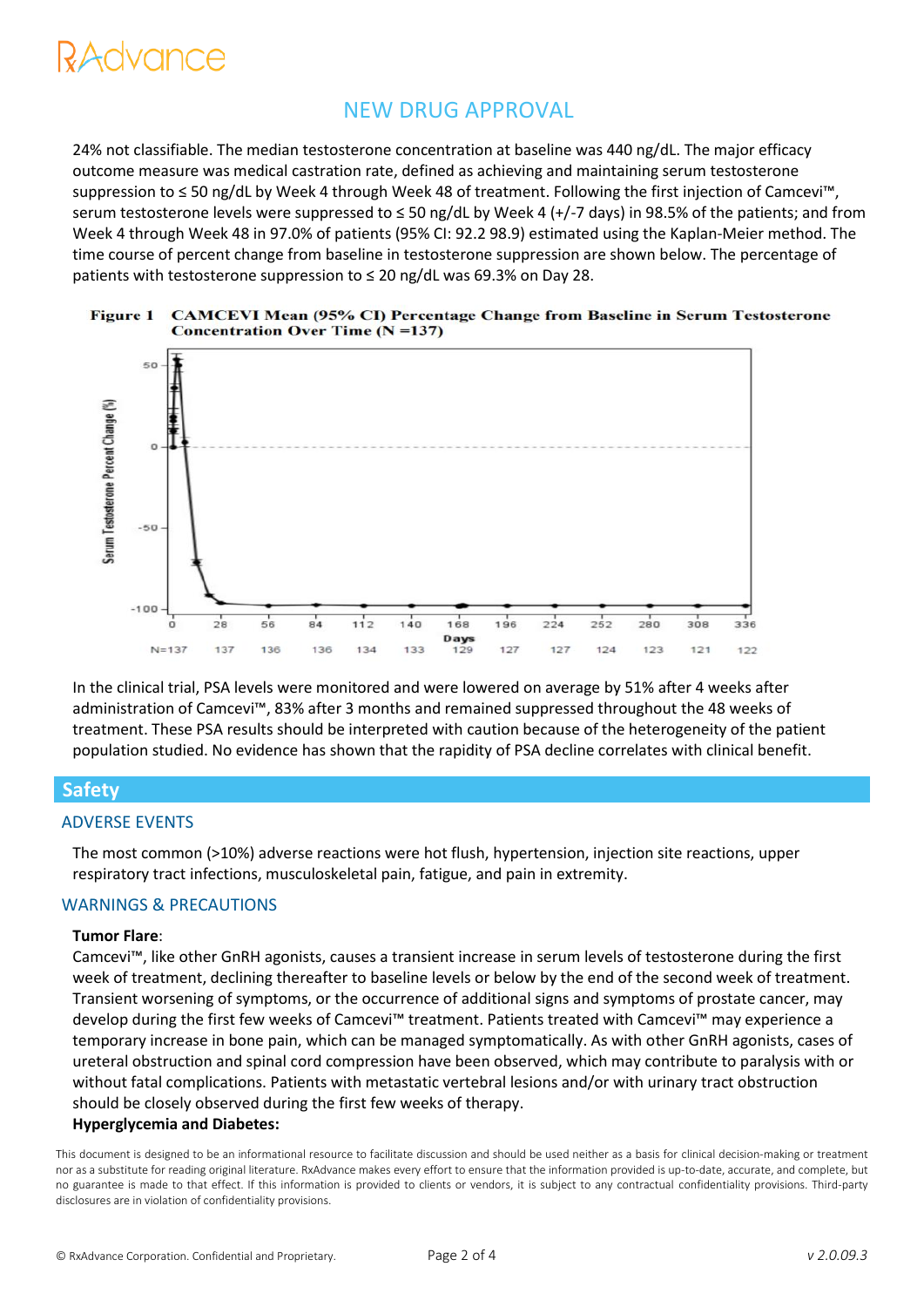# RAdvance

# NEW DRUG APPROVAL

Hyperglycemia and an increased risk of developing diabetes have been reported in men receiving GnRH agonists. Hyperglycemia may represent the development of diabetes mellitus or worsening of glycemic control in patients with diabetes. Monitor blood glucose and/or glycosylated hemoglobin (HbA1c) periodically in patients receiving a GnRH agonist and manage with current practice for treatment of hyperglycemia or diabetes.

**Cardiovascular Diseases**: Increased risk of developing myocardial infarction, sudden cardiac death, and stroke has been reported in association with use of GnRH agonists in men. The risk appears low based on the reported odds ratios and should be evaluated carefully along with cardiovascular risk factors when determining a treatment for patients with prostate cancer. Patients receiving a GnRH agonist should be monitored for symptoms and signs suggestive of development of cardiovascular disease and be managed according to current clinical practice.

#### **QT/QTc Prolongation**:

Androgen deprivation therapy may prolong the QT/QTc interval. Providers should consider whether the benefits of androgen deprivation therapy outweigh the potential risks in patients with congenital long QT syndrome, congestive heart failure, frequent electrolyte abnormalities, and in patients taking drugs known to prolong the QT interval. Electrolyte abnormalities should be corrected. Consider periodic monitoring of electrocardiograms and electrolytes.

#### **Convulsions**:

Convulsions have been reported in patients receiving GnRH agonists, like Camcevi™. Manage patients receiving a GnRH agonist who experience convulsions according to current clinical practice.

Embryo-Fetal Toxicity: Based on findings in animal studies and mechanism of action, Camcevi™ can cause fetal harm when administered to a pregnant woman. In animal developmental and reproductive toxicology studies, administration of a monthly formulation of leuprolide on day 6 of pregnancy (sustained exposure was expected throughout the period of organogenesis) caused adverse embryo-fetal toxicity in animals at doses less than the human dose based on body surface area using an estimated daily dose. Advise pregnant patients and females of reproductive potential of the potential risk to the fetus.

#### CONTRAINDICATIONS

Hypersensitivity to GnRH, GnRH agonist analogs, or any of the components of Camcevi™.

## **Clinical Pharmacology**

#### MECHANISMS OF ACTION

As a long-acting GnRH agonist, it acts as a potent inhibitor of gonadotropin secretion (luteinizing hormone [LH] and follicle stimulating hormone [FSH]) when given continuously in therapeutic doses.

#### **Dose & Administration**

#### ADULTS

42 mg subcutaneously every 6 months

#### **PEDIATRICS**

The safety and efficacy of Camcevi™ in pediatric patients have not been established.

#### **GERIATRICS**

#### Refer to adult dosing